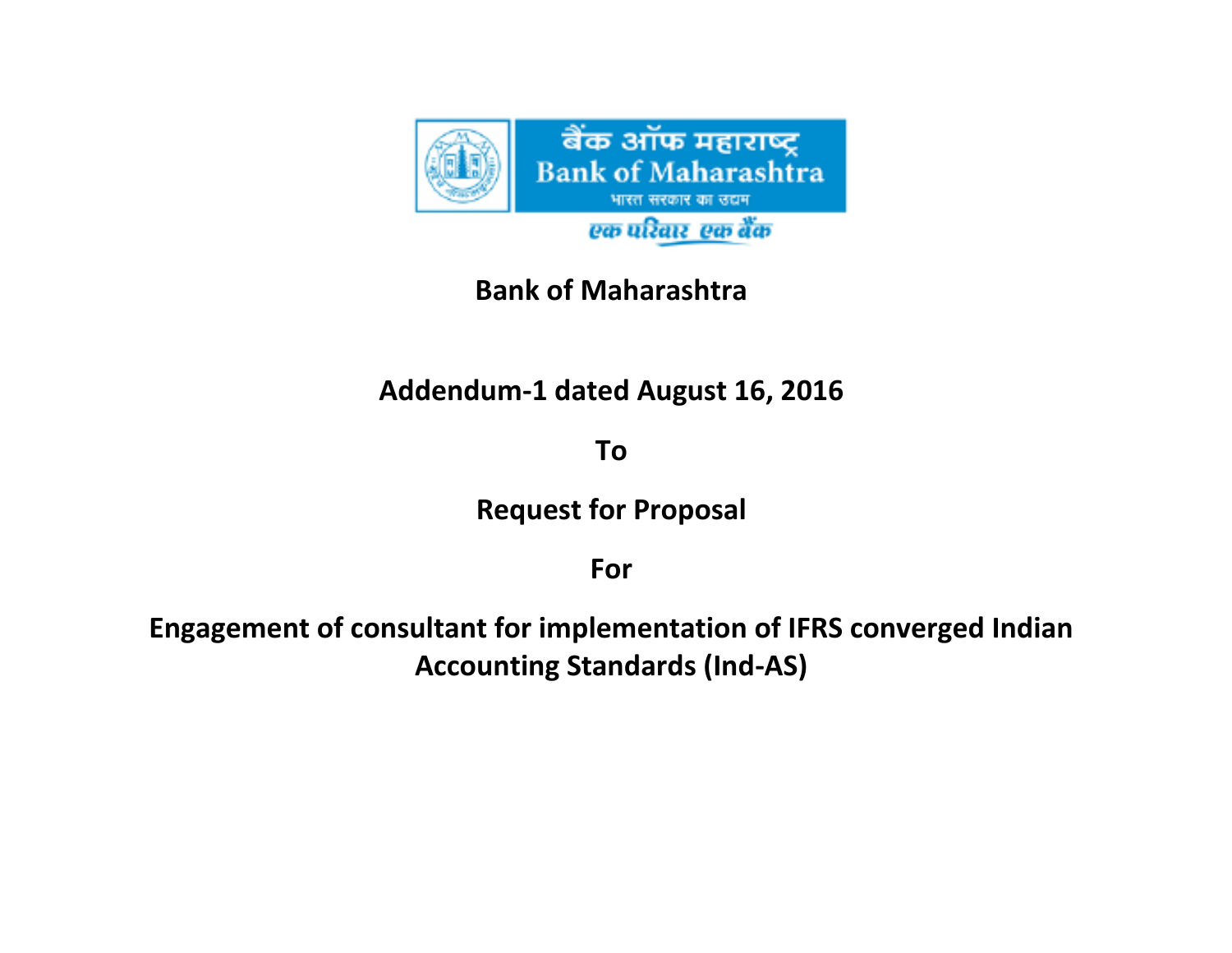## **1. ADDENDUM INTRODUCTION**

The Bank had issued the Request for Proposal (Tender Reference # 062016 dated August 03, 2016) to the bidders for the "Engagement of Consultants for implementation of IFRS converged Indian Accounting Standards (Ind-AS)". As per the terms of the RFP document a pre - bid meeting was held on August 11, 2016 at Bank of Maharashtra, Lokmangal, 1501, Shivaji Nagar Pune – 411005

This addendum covers additions and corrections as well as other additional information which Bank considered essential to be furnished to the Bidders to gain a better understanding of the Bank's requirements as part of the RFP. The Bidders are required to consider the information provided in this Addendum 1 as the latest guidelines. Only the sections, clauses, terms referred in this Addendum 1 are revised/updated to the extent revised/clarified. All other terms and conditions of the RFP document remain unchanged.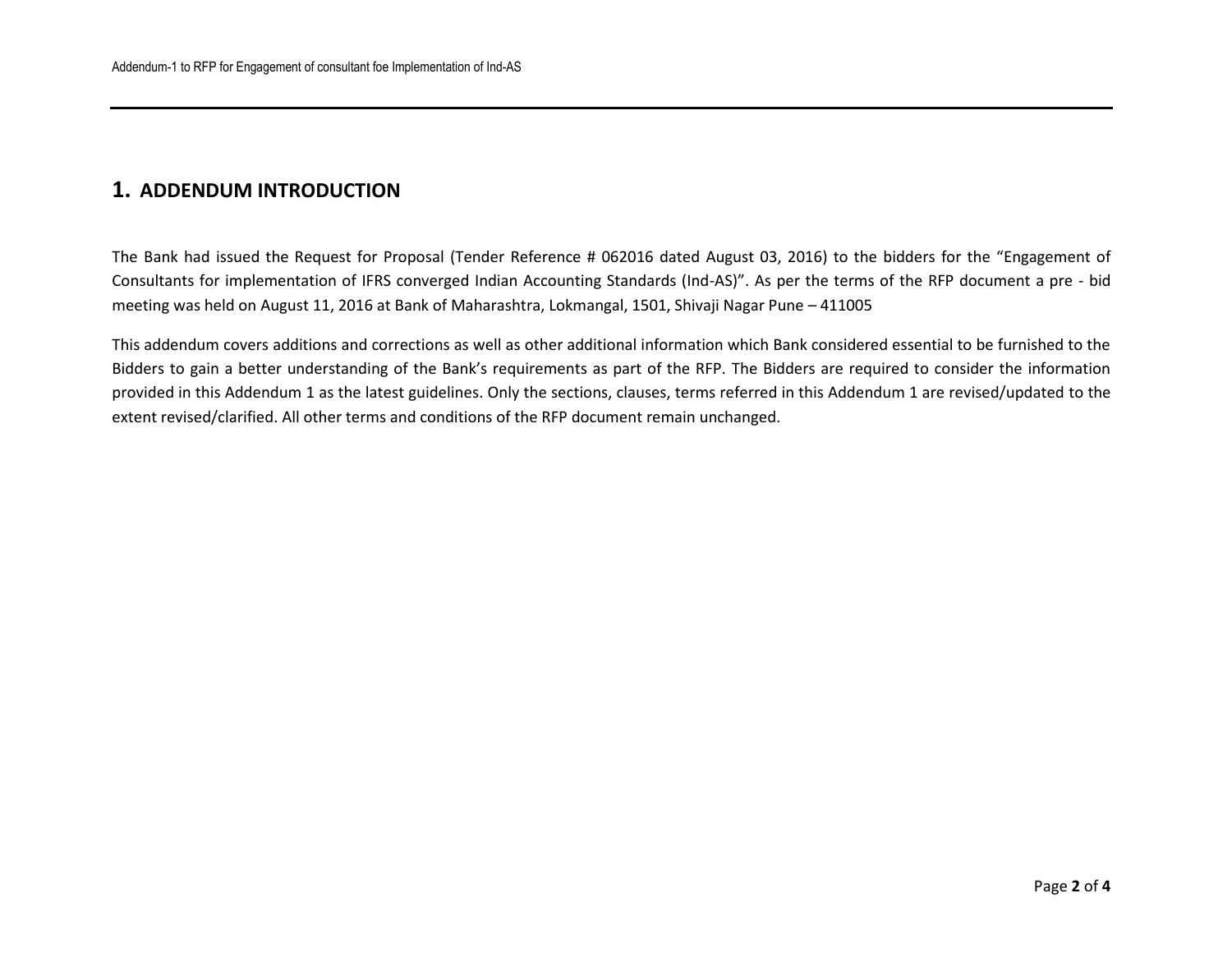| Page<br><b>Reference</b><br>No in<br><b>Existing RFP</b> | <b>EXISTING RFP dated 03.08.2016</b>                                                                                                                                                                                                                                                      | <b>Modification/Clarification</b>                                                                                                                                                                                                                                                 |
|----------------------------------------------------------|-------------------------------------------------------------------------------------------------------------------------------------------------------------------------------------------------------------------------------------------------------------------------------------------|-----------------------------------------------------------------------------------------------------------------------------------------------------------------------------------------------------------------------------------------------------------------------------------|
| Page number 9,<br>para 5.1, point 2                      | Engaged in IFRS / Ind AS conversion exercise<br>and/or Audit during the last 7 years as on the<br>date of bid submission, in Banks / Financial<br>Institutions in India with a minimum Balance<br>Sheet size of Rs. 50,000 crores during the period<br>of contract (minimum 1 assignment) | Engaged in IFRS / Ind AS conversion exercise<br>during the last 7 years as on the date of bid<br>submission, in Banks / Financial Institutions in<br>India with a minimum Balance Sheet size of Rs.<br>50,000 crores during the period of contract<br>(minimum 1 assignment)      |
| Page number 9,<br>para 5.1, point 6                      | The bidder should have an average turnover of<br>Rs.100 crores for the last three financial years,<br>and having net profit from Indian Operations in<br>every financial year for the last three financial<br>years ended 31.03.2016 and minimum average<br>Net worth of Rs 20 crores     | The bidder should have an average turnover of<br>Rs.100 crores for the last three financial years i.e.<br>2014-15, 2013-14, 2012-13, and having net profit<br>from Indian Operations in every financial year<br>ended 31.03.2015 and minimum average Net<br>worth of Rs 20 crores |
| Page number<br>16, para 10 (iii),<br>point 1             | Engaged in IFRS / Ind AS conversion exercise<br>and/or audit during the last 7 years as on the<br>date of bid submission, in Banks / Financial<br>Institutions in India with a minimum Balance<br>Sheet size of Rs. 50,000 crores during the<br>period of contract.                       | Engaged in IFRS / Ind AS conversion exercise<br>during the last 7 years as on the date of bid<br>submission, in Banks / Financial Institutions in<br>India with a minimum Balance Sheet size of Rs.<br>50,000 crores during the period of contract.                               |